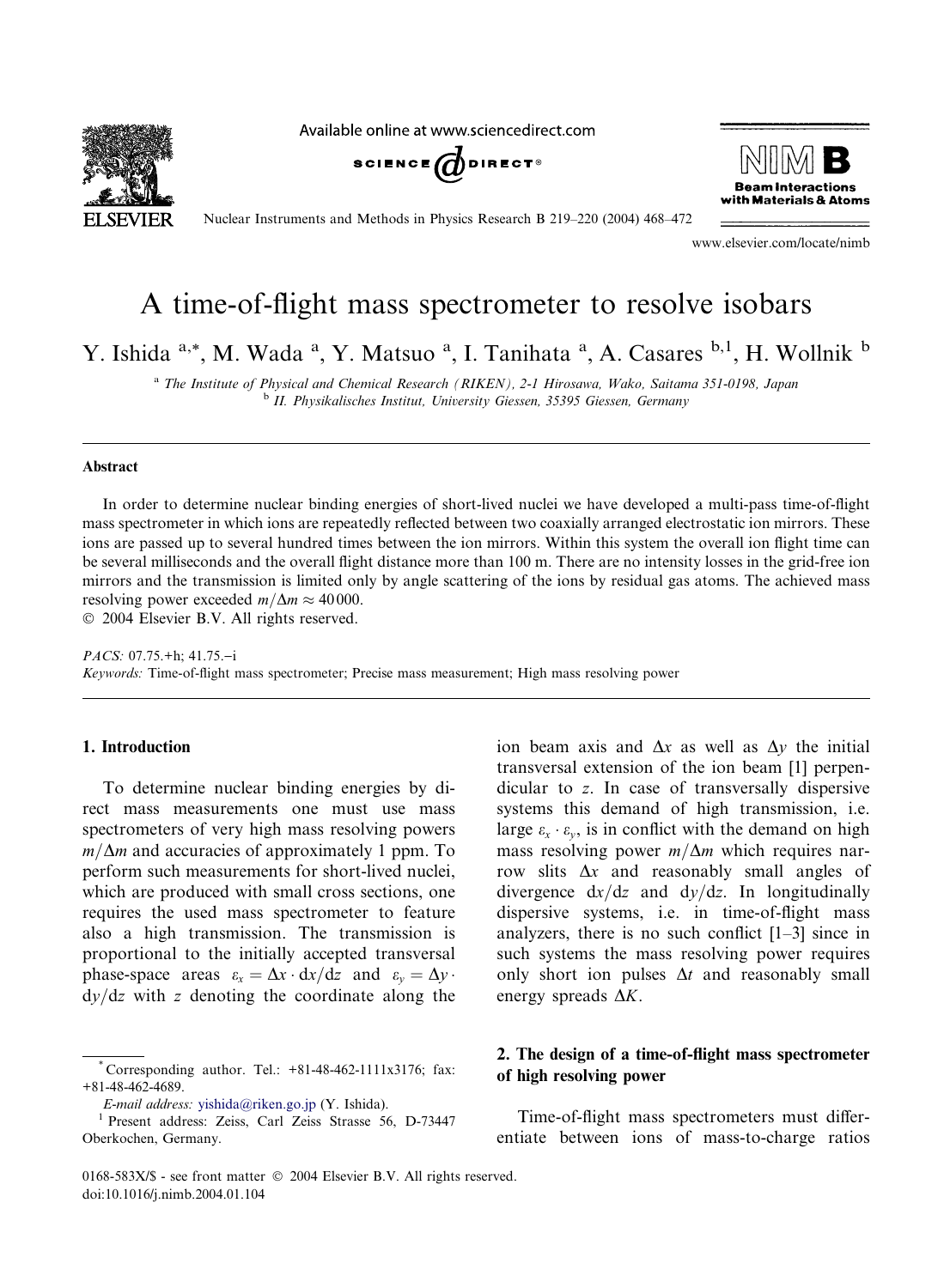$(m_0/q_0)+\Delta(m/q)=(m_0/q_0)(1+\delta_m)$  with  $|\delta_m|\ll 1$ even if they have different energy-to-charge ratios  $(K_0/q_0)+\Delta(K/q)=(K_0/q_0)(1+\delta_K)$  with  $|\delta_K|\ll 1$ . This separation relies on the different flight times  $t = t_0 + \Delta(t) = t_0(1 + \delta_t) = l/v$  along a trajectory of length l. If this system must operate as a mass analyzer and the ions have velocities  $v =$  $v_0\sqrt{(1+\delta_K)/(1+\delta_m)}$  with  $v_0=\sqrt{2K_0/m_0}$ , it is necessary to design the flight path such that  $l =$  $l_0\sqrt{1+\delta_K}$  with causes  $t = l/v = l_0/[v_0/\sqrt{1+\delta_m}] \approx$  $(l_0/v_0)(1+\delta_m/2+\cdots)$ . In other words the system must sent ions of increased energy along properly dimensioned detours. Such a system we call an isochronous time-of-flight mass spectrometer [1,2].

Since even mono-mass ions start at slightly different times  $\pm \Delta t$  the mass resolving power  $1/\delta_m \approx 1/2\delta_t$  is limited to  $t_0/2\Delta t$ . In order to achieve high mass resolving powers one must either increase  $t_0$  or reduce  $\Delta t$ . Since it is not practical to reduce  $\Delta t$  below certain limits, it is advisable to increase  $t_0$  as much as possible. One way to do this is to increase the length of the ion flight path  $l_0$ . This will, however, cause the timeof-flight mass spectrometer become unwieldy unless one can design it such that its physically given flight path is used  $N$  times as a "race track" through which the ions pass again and again. To allow this with stable beam envelopes the transversal phase-space advance  $\mu$  per lap must stay [1] below but close to  $\pi/2$ . Such systems we refer to [4] as isochronous multi-pass time-of-flight mass spectrometers (MTOF-MS). There are two types of such systems:

- (1) those that use magnetic or electrostatic sector fields forming a ring [1,2,5,6] or
- (2) those that reflect ions repeatedly between ion mirrors [7–9].

Both systems can achieve energy isochronicity. In sector fields [1] more energetic ions move along trajectories of radii  $\rho$  that grow with  $\delta_K$ . In electrostatic mirrors [3] more energetic ions penetrate deeper into the repeller fields of the mirrors with this penetration depth being proportional to  $\delta_K$ .

The geometry of our MTOF-MS is shown in Fig. 1. It consists of a field-free region and two



Fig. 1. Sketch of a coaxial multi-pass time-of-flight mass spectrometer (MTOF-MS) that consists of a pulsed ion source, a fast ion detector as well as two coaxially arranged electrostatic ion mirrors and lenses all built from ring electrodes. To avoid ion losses the ion mirrors should not contain grids in the repeatedly used path of the ions. However, grids may be placed in the back of both mirrors since the ions need to pass through those only once when they enter or leave the ''race track''.

coaxially arranged electrostatic ion mirrors that are built from ring-electrodes only. In this system the ions must pass  $N$  times through the "race" track'', i.e. for each lap they must pass twice through the field-free region between the ion mirrors and once through each mirror. In order to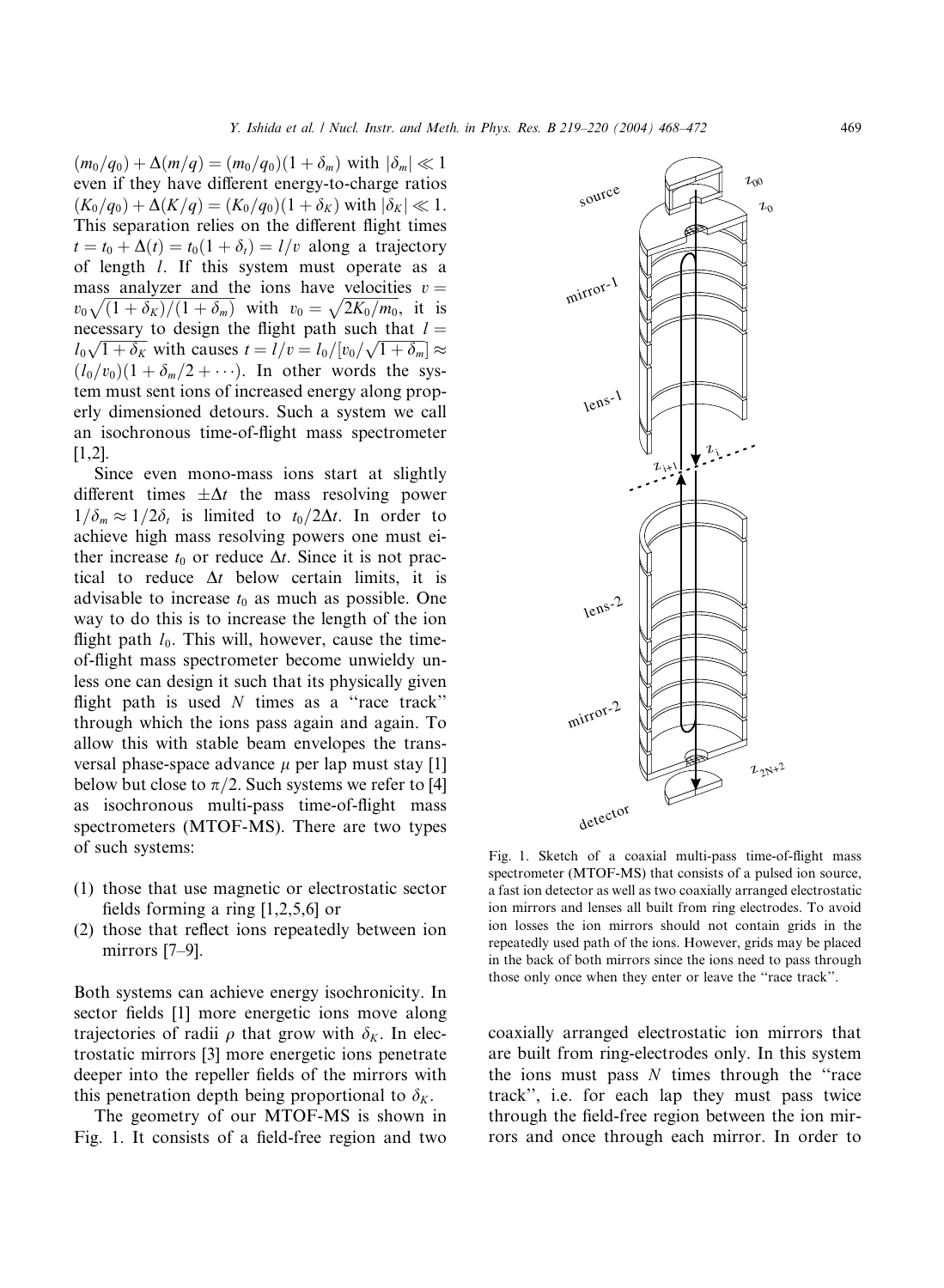reach an overall time accuracy of one ppm it is necessary that the overall system geometry is mechanically stable to the same precision which corresponds to 0.4  $\mu$ m in our  $\approx$ 400 mm long system. This stability can only be achieved if either the system is build such that the overall temperature coefficient is very small or that the temperature is very constant. For simplicity we have build the system such that it is mounted in a vacuum chamber with only weak connections to it. This design ensures that the system temperature follows changes in the laboratory temperature only with a long time constant.

Assuming that positively charged ions have been produced in a storing ion source [9] at potential 0 they must move in a system as shown in Fig. 1:

- (1) From the ion source to the midpoint between the ion mirrors. In this case the ions must pass through mirror-1 in order to enter the "race" track", which requires that mirror-1 is deactivated for a short time. For this purpose the potential of its back-electrode must be lowered to a potential below the ion source potential.
- (2) N times through the ''race track'' during which time mirror-1 as well as mirror-2 must be activated, i.e. their back electrodes must be at potentials that are higher than the ion source potential.
- (3) From the midpoint between the ion mirrors to the ion detector. In this case the ions must pass through mirror-2 in order to leave the ''race track'', which requires that mirror-2 is deactivated for a short time. For this purpose the potential of its back-electrode must be lowered to a potential below the ion source potential.

To achieve a high time resolving power it is necessary that the MTOF-MS is energy isochronous. For such a system the difference in ion flight times for ions of mass  $m$  and energy  $K_0$  and for ions of the same mass  $m$  but different energy  $K = K_0(1 + \delta_K)$  should be negligibly small. This time difference can be described as

$$
\Delta t_K = \{ (t|K)_0 + N[(t|K)_1 + (t|K)_2] + (t|K)_{2N+1} \} \delta_K,
$$
\n(1)

where  $N$  is the number of laps in the "race track". Since  $N$  is a large number for most settings of an MTOF-MS, the middle expression of Eq. (1) is usually much larger than the others and the postulate  $(t|K)_1 + (t|K)_2 = 0$  already reduces  $\Delta t_K$  to a very small value.

## 3. Experimental tests of the MTOF-MS

For experimental tests of the MTOF-MS the ions were produced in an electron impact source, extracted by an electric field of  $\approx$ 100 V/mm and then accelerated to 1500 eV. This system provided ion pulses of  $\approx$ 3 ns duration with repetition rates of 1kHz. As detector we used a double channel plate of 25 mm diameter. The ion mirrors are simple stacks of ring electrodes. Each ring has an inner diameter of 40 mm and is 8 mm high except for the second to last electrode that has a height of 26 mm. The apertures in the back of the last mirror electrodes were 6 mm.

So far we have recorded ions of narrow mass multiplets only. One of those is the  $CO-N_2-C_2H_4$ mass triplet that contains ions of the masses  $m_{\text{CO}} = 27.99491$  u,  $m_{\text{N}_2} = 28.00615$  u,  $m_{\text{C}_2\text{H}_4} =$ 28:03130 u and thus features mass differences of  $m_{\text{CO}} - m_{\text{N}_2} \approx 0.01124$  u  $\approx 10.4638$  MeV/c<sup>2</sup> and  $m_{\text{C}_2\text{H}_4} - m_{\text{N}_2} \approx 0.02515 \text{ u } \approx 23.4290 \text{ MeV}/c^2$ . The obtained spectrum in Fig. 2 shows a mass



Fig. 2. The mass spectrum of a mixture of CO,  $N_2$  and  $C_2H_4$  as obtained in the MTOF-MS of Fig. 1. The achieved FWHM mass resolving power in this spectrum is  $m/\Delta m \approx 25,000$  after  $N = 121$  laps. Assuming two of these masses to be known, one can determine the third one with an accuracy of  $\leq 1$  ppm.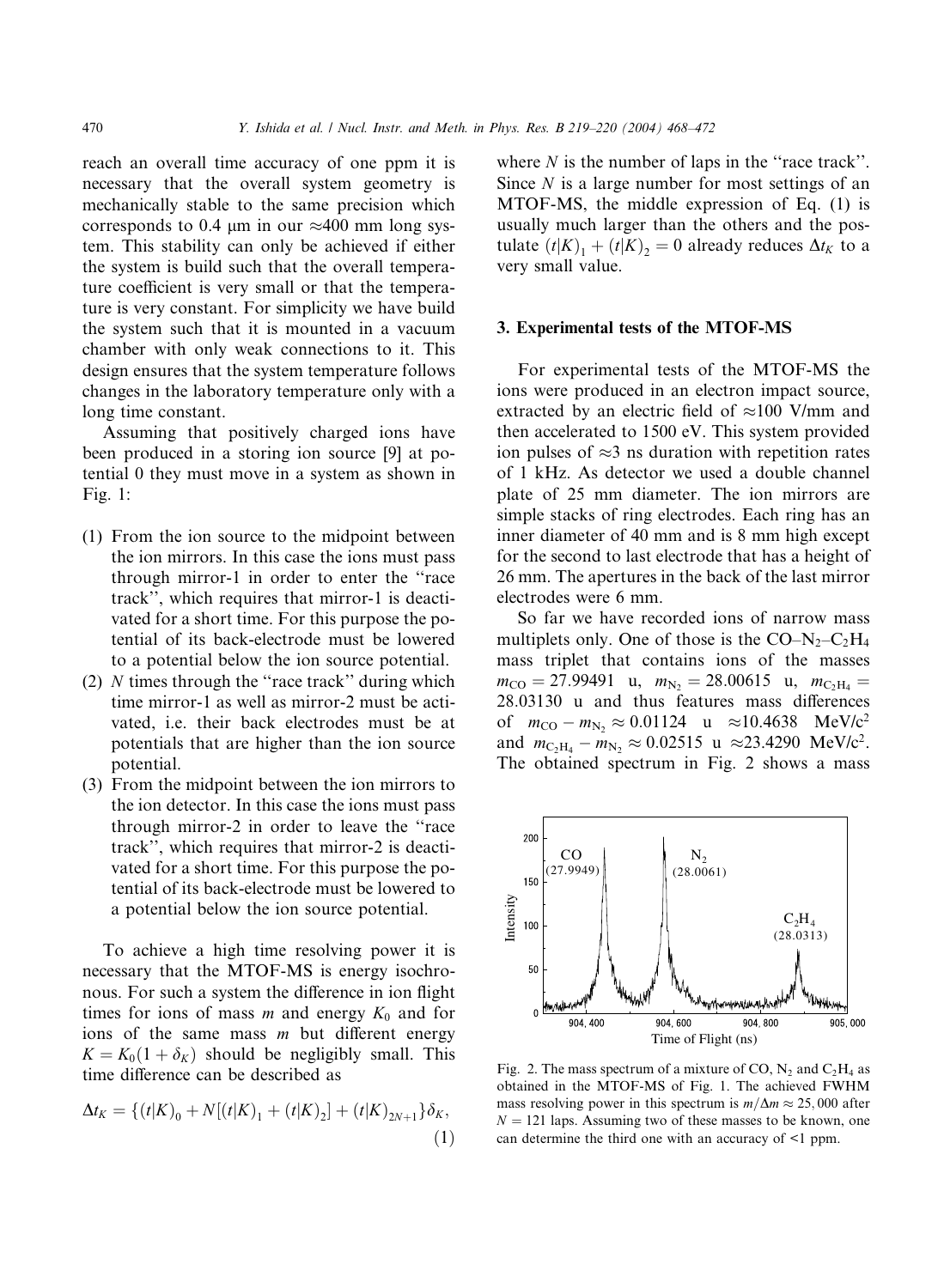resolving power of  $m/\Delta m \approx 25,000$  for ions that had performed 121 laps in  $\approx 905$  µs. Using the masses of  $CO$  and  $N_2$  as known masses one finds the mass of  $C_2H_4$  as 28.031276(42) u which differs



Fig. 3. Mass spectra of slightly different mixtures of CO and  $N<sub>2</sub>$ as recorded in these experiments in which the corresponding ions had performed  $N = 17$ , 122, or 255 laps in the MTOF-MS. These spectra demonstrate that the mass resolving power increases drastically with  $N$  though the intensity is reduced by 0.1% per lap in our vacuum of  $\approx 10^{-6}$  mbar.

from the correct value by 22 keV/ $c^2$  or 0.85 ppm. Although this accuracy is not better than that obtained from storage rings [6] or Penning traps [10] an MTOF-MS is a considerably smaller and simpler system, and can be used as a mass separator to purify a beam or to study nuclear decay of a nucleus of fixed neutron and proton number [11].

As one would expect the mass resolving power increases with the number of performed laps in the "race track". This is shown in Fig. 3 for the CO–  $N_2$  mass doublet after 17, 122 and 255 laps. As one can see, the separation of the two mass peaks increases with N the number of laps, while their widths stay approximately constant. The maximally achieved mass resolving power was higher than  $m/\Delta m = 40000$ . The signal-to-noise ratios in the mass spectra, however, decreased with  $N$ . The reason for this decrease is that for large  $N$  the ion flight paths become so long that noticeable percentages of the ions experience large-angle scattering events with residual gas atoms and thus are lost. Since the vacuum in the ''race track'' of our system is only  $\approx 10^{-6}$  mbar we lose about 0.1% of the intensity per lap.

To determine the masses of short-lived nuclei we plan to collect them in a gas cell before they are passed to the MTOF-MS through an RF ion-guide system [12]. In this setup the presently used storage ion source [9] will be replaced by a small Paul trap [13].

## Acknowledgements

For financial support we are grateful to the ''German Ministry fur Bildung und Wissenschaft'' as well as to Grant-in-Aid for Young Scientists by MEXT.

### References

- [1] H. Wollnik, Optics of Charged Particles, Academic Press, Orlando, FL, 1987.
- [2] H. Wollnik, Nucl. Instr. and Meth. A 298 (1990) 156.
- [3] B.A. Mamyrin, V.I. Karataev, D.V. Shmikk, A. Zagulin, JETP 37 (1973) 45.
- [4] H. Wollnik, M. Przewloka, Int. J. Mass Spectrom. Ion Processes 96 (1990) 267.